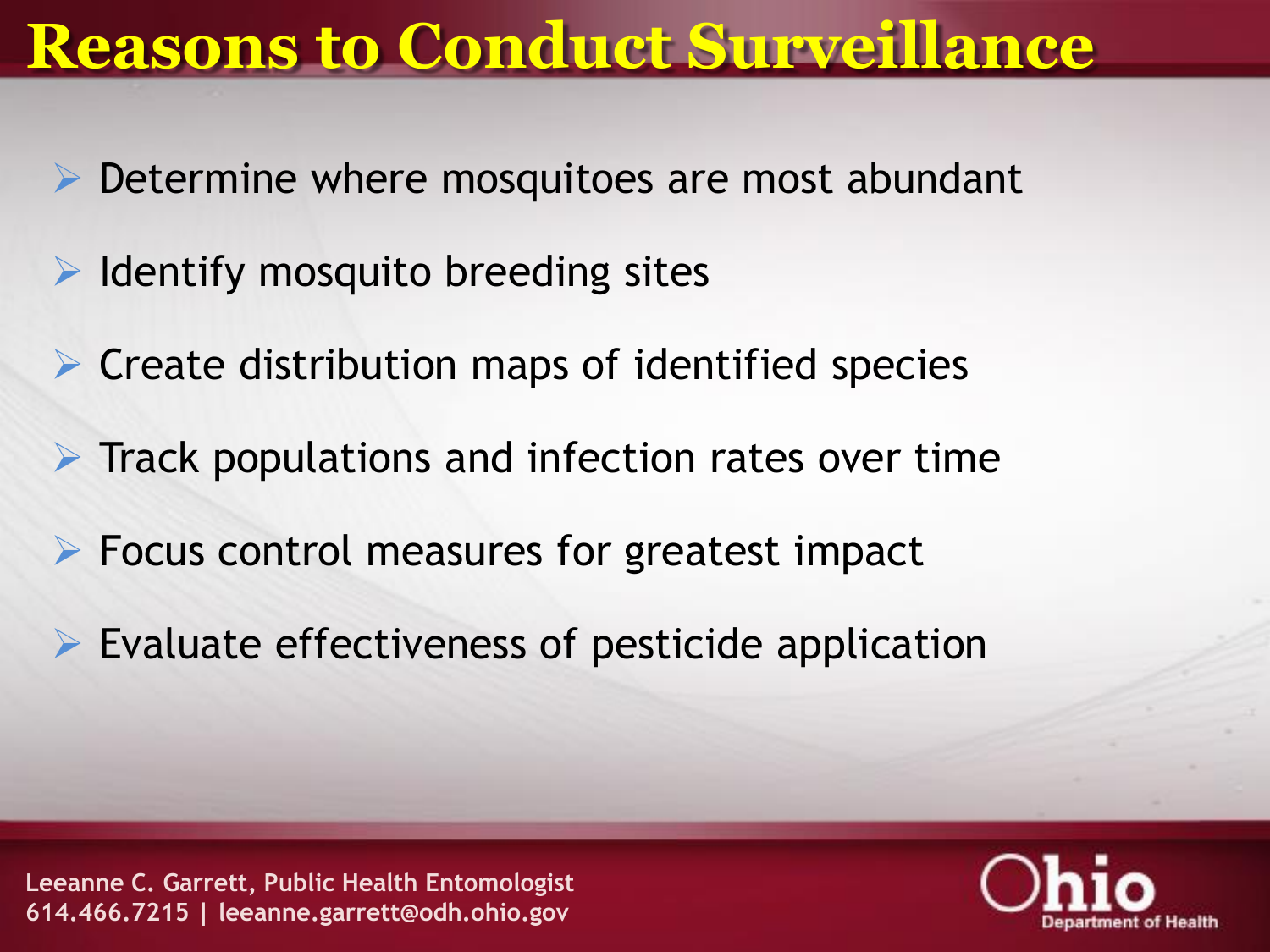# **Mosquito Surveillance Plan**



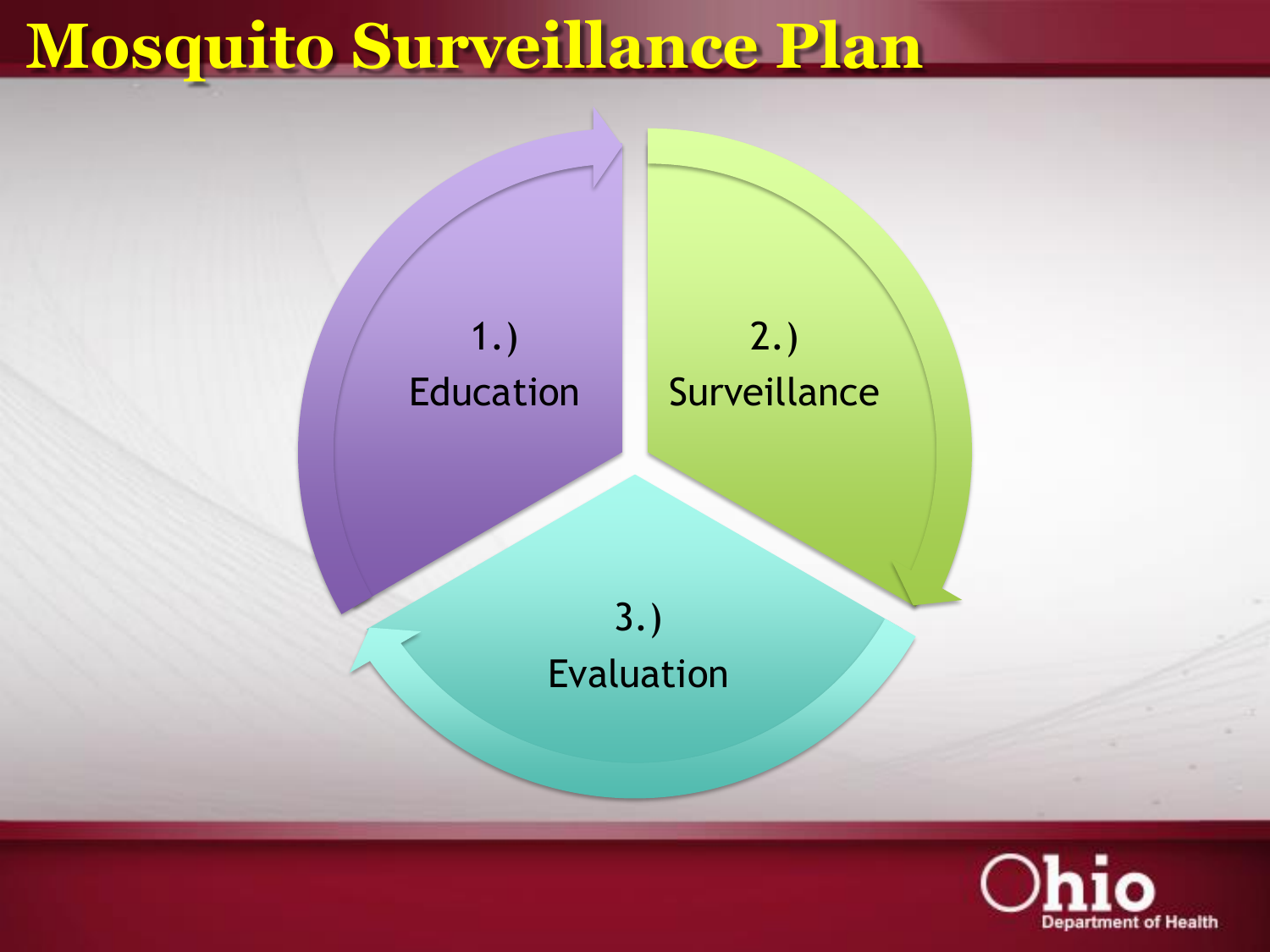## **Step #1 – Education**

- How your agency will educate your staff about vectors and diseases
- How your agency will educate the public about prevention and symptoms
- $\checkmark$  Ensure consistent messaging from medical, veterinary, and media sources
- $\checkmark$  Ensure accurate messaging based on CDC's latest recommendations
- Plans for Public Health Awareness Campaigns
- Templates for Public Health Press Releases

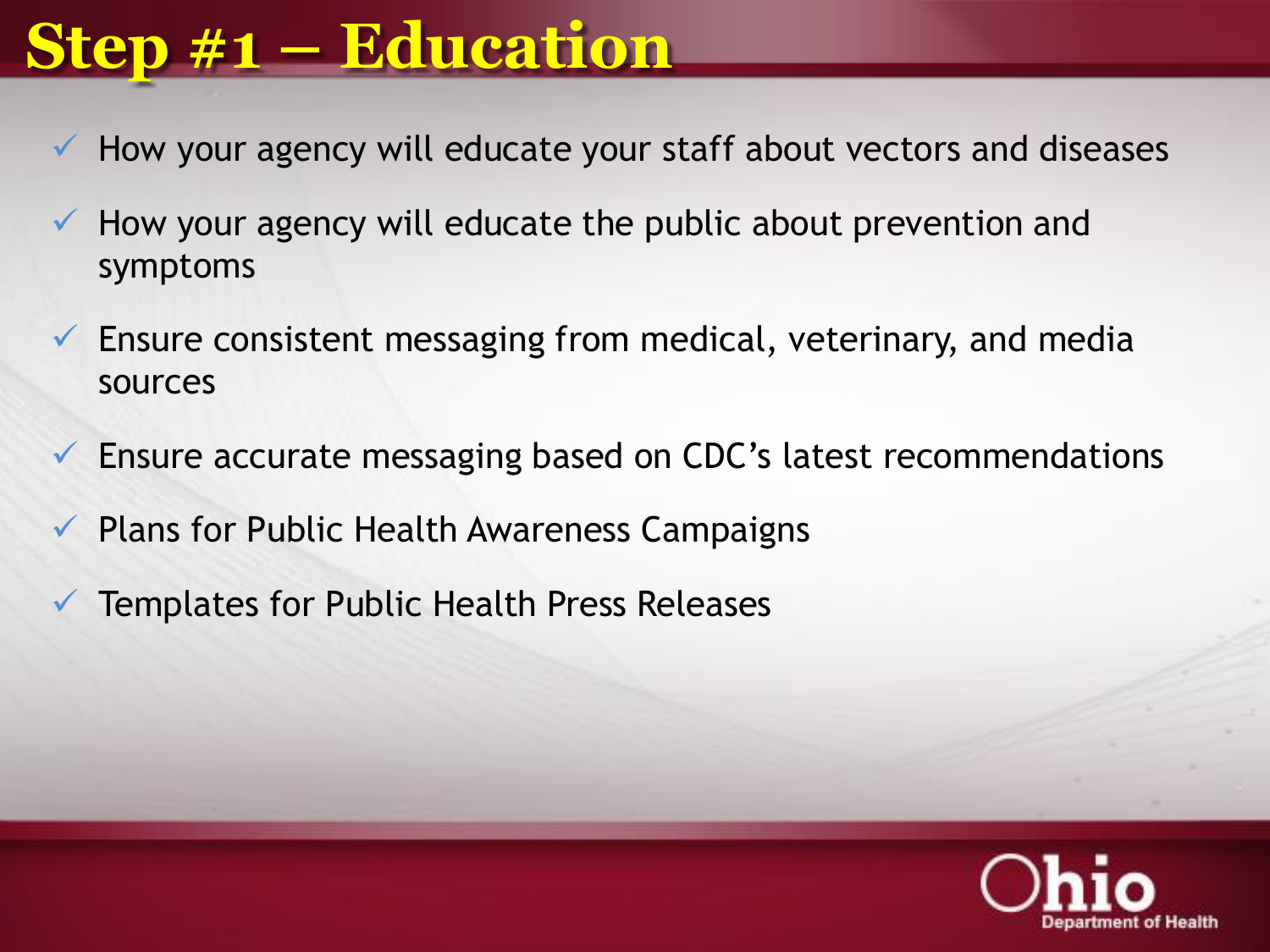### **Step #2 – Surveillance**

- Resources your agency has to conduct mosquito surveillance
- How appropriate trapping locations are identified
- $\checkmark$  Amount and distribution of trapping locations
	- Types of traps and attractants that will be used
- Method of shipping samples to ODH for testing
- Coordination efforts with human disease monitoring
- $\checkmark$  How plans will change if Zika Virus is identified in local mosquitoes
- $\checkmark$  If your agency relies on state support for equipment or field work, describe what you will do if the state is no longer able to provide these resources